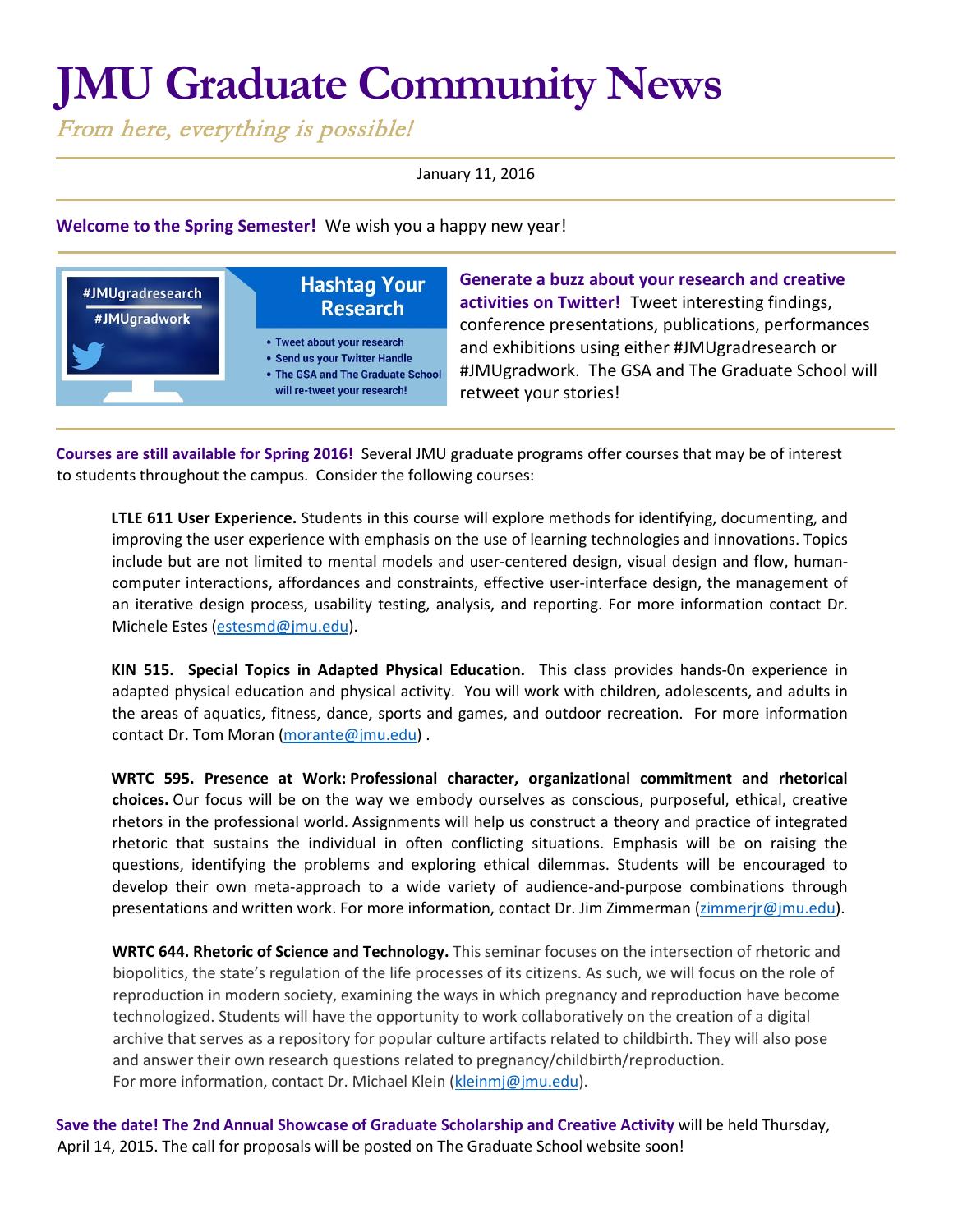**TGS Travel Grants.** The Graduate School reviewed requests submitted by December 1, and awarded \$5200 in travel funds to 17 students who will make presentations at 13 conferences. Congratulations grant recipients! We continue to accept applications. The next deadline is February 16. More information including application [instructions.](http://www.jmu.edu/grad/current-students/awards/travel-grants.shtml)

**Be a Civic Mentor.** The Office of Student Accountability and Restorative Practices is seeking graduate students, faculty and staff to serve as mentors. Mentors connect one-on-one with students who need guidance and support as they develop their personal mission, clarify their own goals, or adjust to life at JMU. To become a mentor you need to attend a training session. The next training is Friday, January 22 from 1-4 PM. If would like more information, if you are interested in becoming a mentor, or if you would like to register for this training session write to [civiclearning@jmu.edu](mailto:civiclearning@jmu.edu) by January 11 at 5 PM.

**Innovative Diversity Efforts Award (IDEA) Grants Available**. Students, faculty and staff are invited to submit proposals designed to enhance diversity in the broadest sense. Awards of up to \$4,000 are available for the 2016-17 academic year. Applications are due January 15 at 5 PM. [More Information](https://www.jmu.edu/diversity/programs-and-events/idea.shtml)

**Virginia Sea Grant Ph.D Fellowship Opportunities.** Do you have an interest in fishery populations and ecosystem assessment, or resource and environmental economics? The Virginia Sea Grant has announced the availability of multiple NOAA Fisheries (NMFS) – Sea Grant Fellowships for Virginia students. The deadline in January 29, 2016 at 5:00pm EST. Interested students are encouraged to contact Susan Park [\(spark@vims.edu,](mailto:spark@vims.edu) 804-684-7436) for assistance with the application process. [More Information](https://urldefense.proofpoint.com/v2/url?u=http-3A__seagrant.noaa.gov_FundingFellowships_NMFSSGFellowship.aspx&d=BQMFAg&c=eLbWYnpnzycBCgmb7vCI4uqNEB9RSjOdn_5nBEmmeq0&r=-jge-tFh1sHtnIw8RxOnWg&m=T4UEFUxOu_nZ937WkP7GDhK9RP6iqoQFx_BswgMD6Rk&s=xpHTEBZ2m8qR-pIqjOZq53aD_Cgja3ZBzO36Gjr7BxA&e=)

**A new year, a new building, a new you!** In need of a study break? The NEW UREC center will be opening on January 10 at 4:00PM! The new addition includes weight, fitness & cardio spaces, three super multi-activity centers, indoor track, fitness/instructional pool and spa and an outdoor courtyard. [More information including](http://www.jmu.edu/recreation/index.shtml)  [hours and updates](http://www.jmu.edu/recreation/index.shtml)

**Need a Job?** There are now 13 student positions and 3 wage positions posted on JMU's [Joblink](https://joblink.jmu.edu/) [.](http://joblink.jmu.edu/) 

**Keep up with Graduate Student Association (GSA) Events.** The GSA is a student-led and student-run organization that provides professional and social opportunities to all JMU graduate students and alumni. [Like them on Facebook.](https://www.facebook.com/JMUGSA?fref=ts) [Find](https://twitter.com/JMUGSA) [them on Twitter. \(](https://twitter.com/JMUGSA)gsa@jmu.edu; 568-7088[\) More information](http://www.jmu.edu/grad/gsa/index.shtml) 

## **Upcoming Events & Deadlines**

- **January 11:** Classes begin
- **Architectural Design/Mixed Media.** Chris Cornelius focuses his work on the architectural translation of culture. He is the founding principal of *studio:indigenous,* a practice that creates design solutions for American Indian clients. Cornelius, who both attended graduate school and has taught at the University of Virginia, was awarded and Artist-in-Residence Fellowship. January 11-February 19 – Duke Hall Gallery. [More Information](http://www.jmu.edu/forbescenter/events/2016/01/11-chris-cornelius.shtml)
- **January 18:** Martin Luther King Holiday
- **Coming Forth by Day: Life and Death in Ancient Egypt.** A closer look at ancient Egyptian culture and their focus on continued existence on earth and in the afterworld. January 18-February 26 at the Lisanby Museum. More [Information](http://www.jmu.edu/madisonart/galleries/lisanby-museum.shtml)
- **Martin Luther King Jr. Community Program.** The Harrisonburg-Rockingham County National Association for the Advancement of Colored People #7132 will present their annual Martin Luther King Jr. Community Program, featuring a community choir on January 18 from 3:00-5:00PM at the Boys & Girls Club of Harrisonburg & Rockingham County[. More Information](http://www.jmu.edu/news/2015/01/09-mlk-events.shtml)
- **Martin Luther King Jr. Community Breakfast.** The Sigma Gamma Omega and Lambda Chi chapters of Alpha Kappa Alpha Sorority, Inc. will be hosting their 24<sup>th</sup> Annual Dr. Martin Luther King Jr. Community Breakfast on January 19 from 8:00-10:00AM at the Boys & Girls Club of Harrisonburg & Rockingham County. A \$5 donation is suggested[. More Information](http://www.jmu.edu/news/2015/01/09-mlk-events.shtml)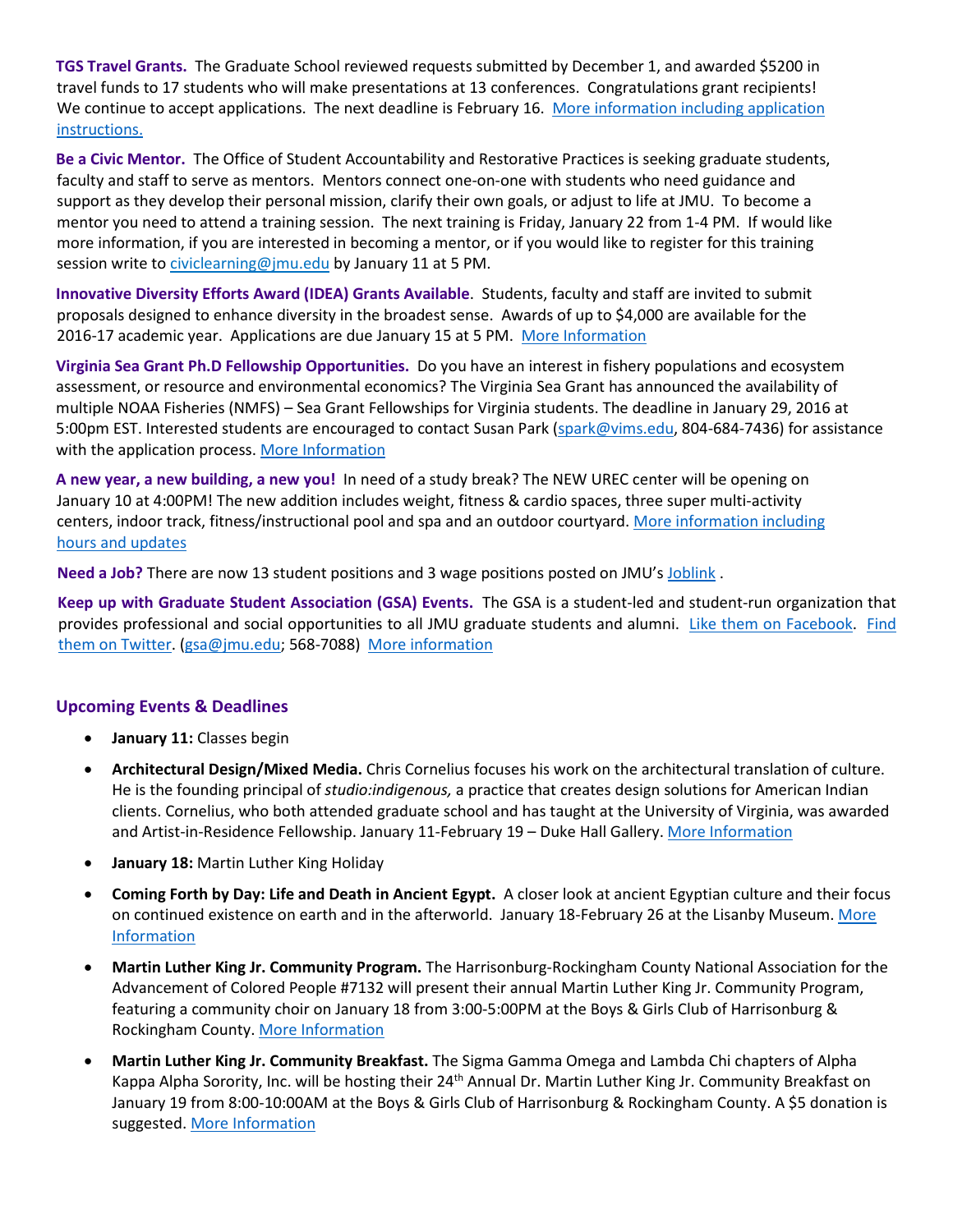- **EMU Solidarity March and Speaker Presentation.** EMU will be hosting guest speaker Dr. Nikitah Imani at the Lehman Auditorium at 9:45AM on January 19 followed by discussion at the 11:00AM at the University Commons[. More Information](http://www.emu.edu/events/)
- **JMU MLK Formal Program.** Never sleep on a Dream…Arise and Take Action. Doors open at 6:30PM on January 19 in the Wilson Hall Auditorium. The formal program will include Keynote Speaker Mr. Marc Morial. Mr. Marc Morial is the President/CEO of the National Urban League and previously served as a Louisiana senator and the mayor of New Orleans[. More Information](https://www.jmu.edu/events/multicultural/2015/01/19-mlkformalprogram.shtml)
- **Conversation Partner Program Info. Session.** January 20, 7:00-8:15PM. This is an exciting opportunity for mutual cultural exchange will practicing conversation skills in English and other languages. [More Information](https://www.jmu.edu/events/international/2016/01/20-cpp.shtml)
- **Danielle Talamantes.** International recitalist and Met Opera star Danielle Talamantes will join forces with JMU Faculty pianist Gabriel Dobner to perform work by Granados, Turina, Gershwin, Ellington and More! January 23 at 8 PM. [More Information](http://www.jmu.edu/forbescenter/events/2016/01/23-danielle-talamantes.shtml)
- **The Human Sciences in a Biological Age: From Biology as Destiny to Biology as Opportunity,** January 28, 11 AM in Madison Union Ballroom. A presentation by Nikolas Rose sponsored by the Cohen Center for Technological Humanism. [More information](http://www.jmu.edu/stories/cohencenter/2015/11-02-spring-lectures.shtml)
- **Governing (Through) The Brain: How Neuroscience Moved From the Lab to the World,** January 28, 3 PM in Madison Union Ballroom. A presentation by Nikolas Rose sponsored by the Cohen Center for Technological Humanism. [More information](http://www.jmu.edu/stories/cohencenter/2015/11-02-spring-lectures.shtml)
- **Beyond the Mind-Brain Problem? Problems and Perils of Intervening in the Human Brain,** January 29, 11 AM in Madison Union Ballroom. A presentation by Nikolas Rose sponsored by the Cohen Center for Technological Humanism. [More information](http://www.jmu.edu/stories/cohencenter/2015/11-02-spring-lectures.shtml)
- **Philosophy Colloquium: Brent Adkins.** January 29, 3:30-5:00 PM in Cleveland Hall. Dr. Brent Adkins will be giving a philosophy colloquium on "Ethic without Responsibility: Spinoza's Practical Philosophy". [More Information](https://www.jmu.edu/events/philrel/2015/10/10-14-2015_adkinstalk.shtml)
- **Ethical Dilemmas in the Digital Age.** Virginia Military Institute will be hosting their 2016 Leadership Conference March 7-8. The conference will discuss questions, challenges and dilemmas that have arisen as a result of new technologies and how they affect our individual and national character[. More Information](http://www.vmi.edu/Conferences/Leadership/2015/Leadership_Conference/)
- **"Migration: A Phenomenon of Human History from Its Ancient Origins to the Present Global Situation,** April 14-15. Graduate students and faculty are invited to submit presentation proposals by March 20. The Department of Foreign Languages, Literatures, and Cultures is organizing its 14<sup>th</sup> conference at JMU. This conference will bring together scholars/researchers from a variety of disciplines to investigate ways in which global migration affects and affected countries all over the world. [More Information](http://www.jmu.edu/forlang/conferenceFLLC/call.shtml)

For additional events of possible interest, regularly check<http://www.jmu.edu/events>

## **Tips from TGS (The Graduate School)**

**Graduate Policies.** You are responsible to read and follow the graduate policies set forth in th[e Graduate](http://jmu.edu/catalog) [Catalog.](http://jmu.edu/catalog) Important information regarding degree progress, including rules for successful progression and continuous enrollment are also on the [Graduate School website](http://www.jmu.edu/grad/current-students/degree-progress/beginning.shtml)

**Approval of a Thesis or Dissertation Committee.** Students who are completing these sorts of project must submit a signed approval form to The Graduate School by the second week of the semester in which the student first registers for thesis or dissertation credits[. Approval form](http://www.jmu.edu/grad/_files/CommitteeApprovalForm2014-15.pdf) 

**Monitor your Dukes E-Mail account!** Official information is sent to each student's offi[cial](http://www.jmu.edu/computing/helpdesk/selfhelp/DukesEmail.shtml) [Dukes e-mail](http://www.jmu.edu/computing/helpdesk/selfhelp/DukesEmail.shtml) [account.](http://www.jmu.edu/computing/helpdesk/selfhelp/DukesEmail.shtml) Check your @dukes.jmu.edu e-mail account on a regular basis.

**Monit[or MyMadison!](http://mymadison.jmu.edu/)** The *Student Center* [in MyMadison](http://mymadison.jmu.edu/) [is](http://mymadison.jmu.edu/) where you will find advising information, register for classes, and where you can view "*To Do Items"* that will keep you on track towards graduation. Use the Student Center to update your mailing address and cell phone number. It is *your responsibility* to maintain accurate contact information. Check your account regularly. Don't miss important information!